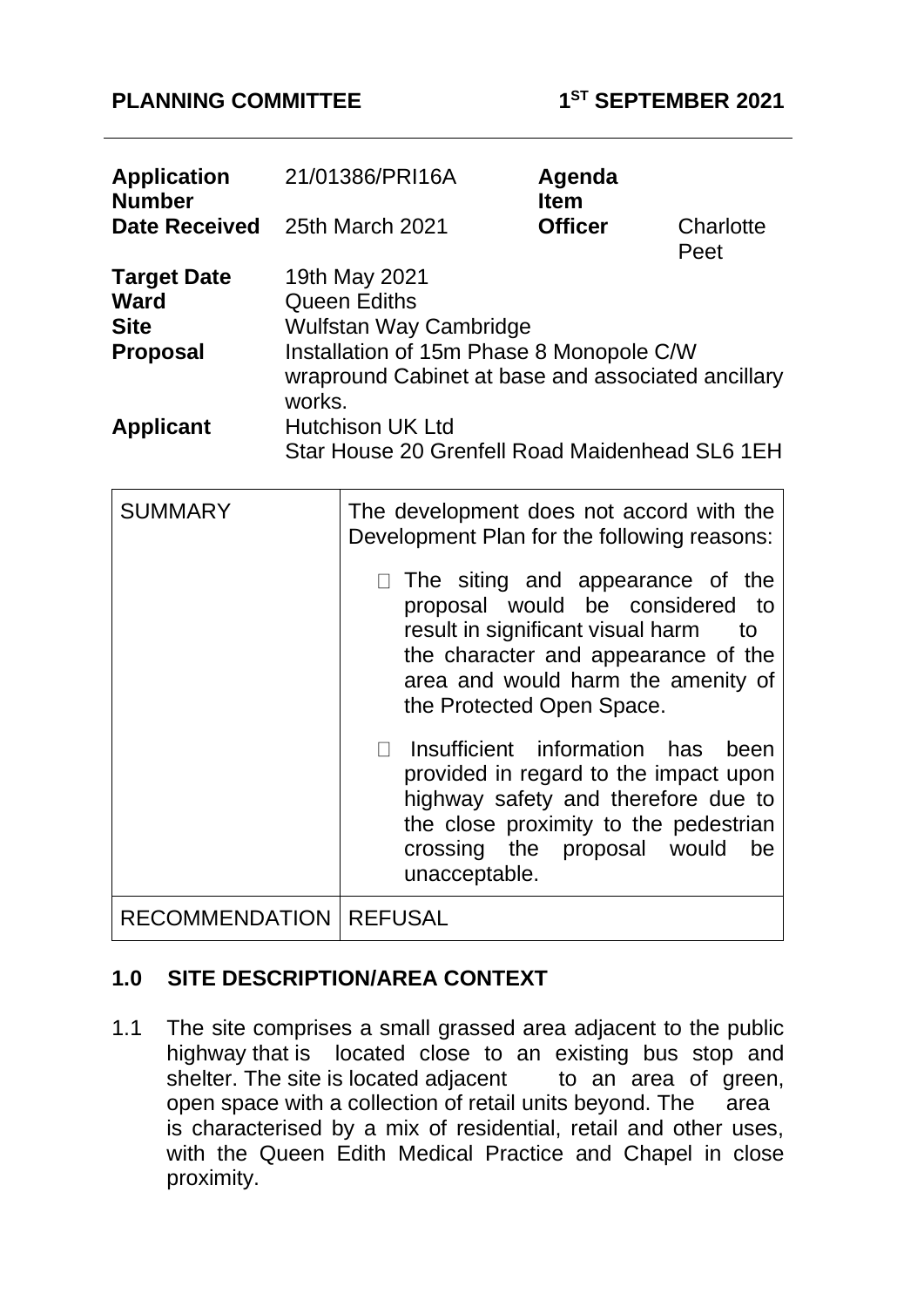1.2 The site sits within the designated Wulfstan Way Neighbourhood Centre and is adjacent to an area of Protected Open Space. The proposal site is located outside the Conservation Area and the controlled parking zone.

## **2.0 THE PROPOSAL**

- 2.1 The application seeks prior approval for the installation of a 15m high Phase 8 Monopole combined with a wraparound Cabinet at the base and associated ancillary works.
- 2.2 The application originally proposed an 18 metre high mast but has been amended during the course of the application to reduce the height of the mast to 15 metres.
- 2.3 The application is accompanied by the following supporting information:
	- 1. Drawings
	- 2. ICNIRP certificate
	- 3. Supplementary information

### **3.0 SITE HISTORY**

None relevant

#### **4.0 PUBLICITY**

4.1 Advertisement: No Adjoining Owners: Yes Site Notice Displayed: No

#### **5.0 POLICY**

5.1 See Appendix 1 for full details of Central Government Guidance, Cambridge Local Plan 2018 policies, Supplementary Planning Documents and Material Considerations.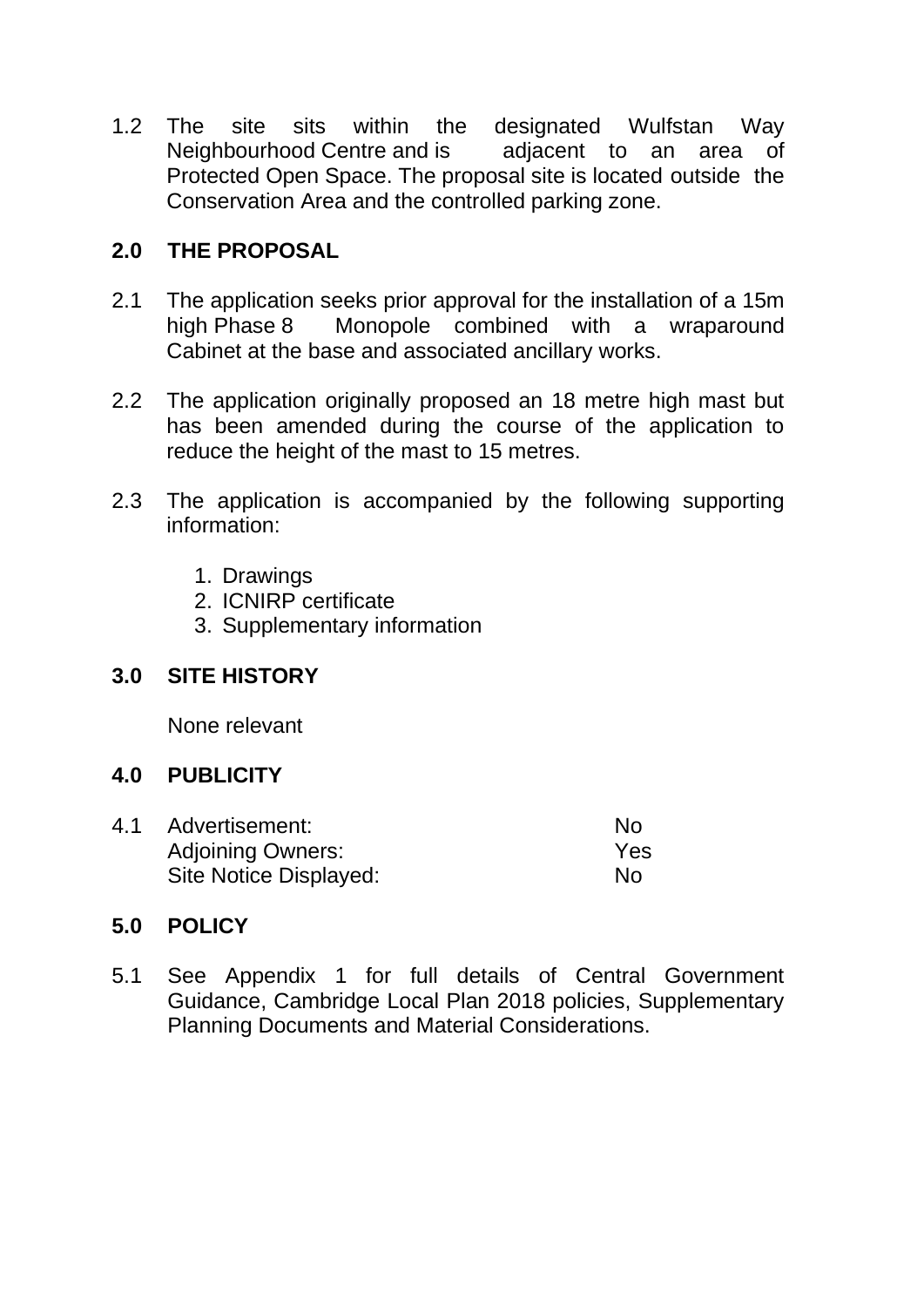## 5.2 Relevant Development Plan policies

| <b>PLAN</b>                   |           | <b>POLICY NUMBER</b>    |
|-------------------------------|-----------|-------------------------|
| Cambridge<br><b>Plan 2018</b> | Local   1 |                         |
|                               |           | 35                      |
|                               |           | 55 56 57 59 60 65 67 71 |
|                               |           | 81 82 84                |

5.3 Relevant Central Government Guidance, Supplementary Planning Documents and Material Considerations

| Central<br>Government<br>Guidance             | <b>National Planning Policy Framework 2021</b><br>National Planning Policy Framework<br>Planning Practice Guidance from 3 March<br>2014 onwards<br>Circular 11/95 (Annex A) |
|-----------------------------------------------|-----------------------------------------------------------------------------------------------------------------------------------------------------------------------------|
| Supplementary<br>Planning<br><b>Documents</b> | Greater Cambridge Sustainable Design and<br>Construction 2020                                                                                                               |
| <b>Material</b><br>Considerations             | Cambridge City Council Open Space and<br>Recreation Strategy (2011)                                                                                                         |

## **6.0 CONSULTATIONS**

### **Cambridgeshire County Council (Highways Development Management)**

As submitted

6.1 The Highway Authority requests that the application be refused on the grounds of highway safety for the following reasons: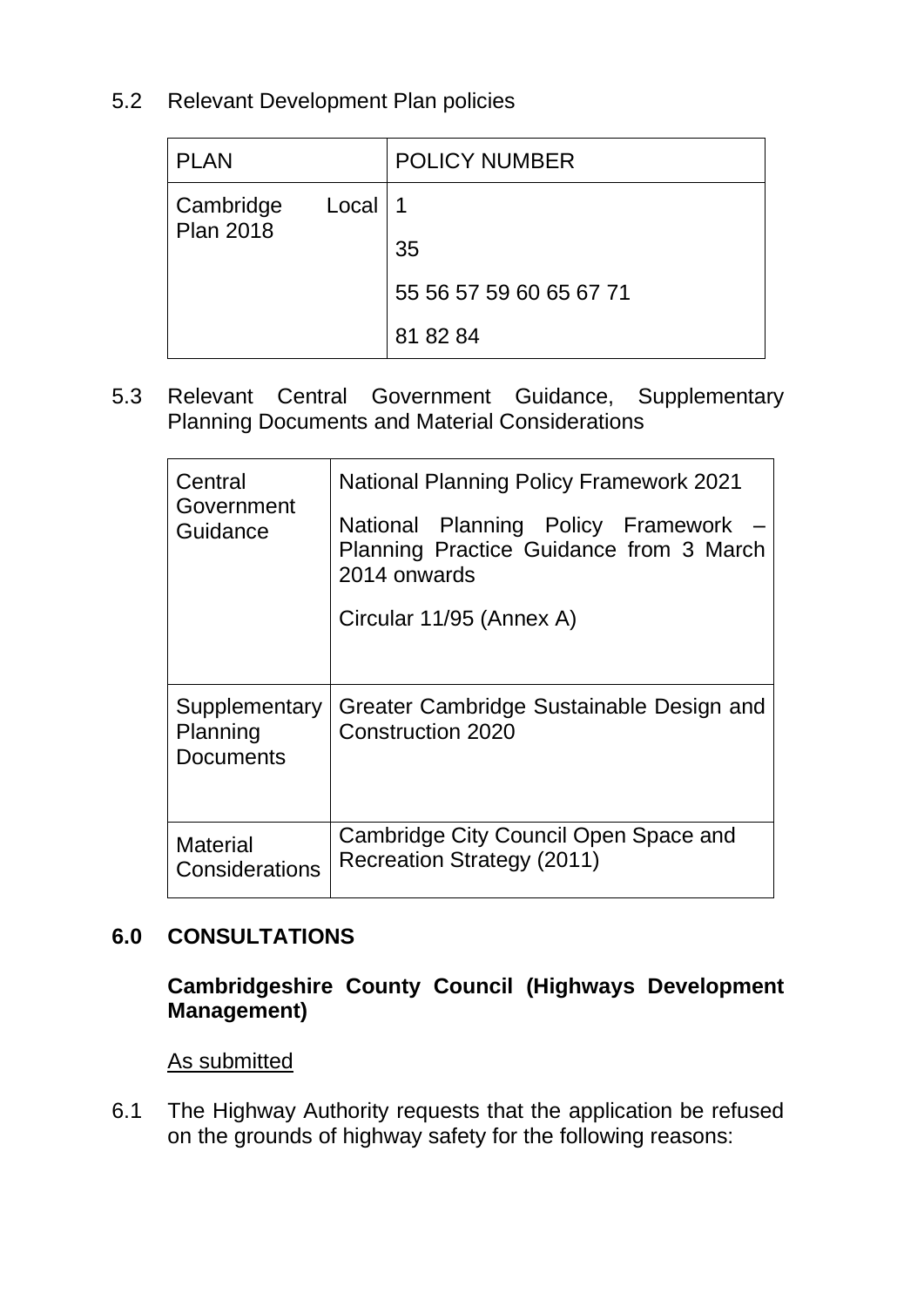The nature of the wide based mast means that the visibility of a driver approaching the existing zebra crossing is obscured at a height where a child could be when also approaching the crossing. This has the potential to put very vulnerable highway users at increased risk.

The proposed location is alongside the controlled (zig-zag) area of the crossing. This will lead to an increased potential for maintenance vehicles to stop within this zone and thus reduce visibility towards the zebra crossing, once again increasing the risks for vulnerable highway users when crossing the carriageway.

The above request may be overcome if the proposed installation is moved away from the zebra crossing.

#### As Amended

6.2 Unfortunately the original layout plans have been removed from the Planning Authority's website.

Thus it is not possible to compare the changes made to drawing number CAM16004 M003 Rev A (submitted with the original application) and Rev B dated 14th May 2021, where a visibility splay was added, this does not appear on Rev C dated 18th June 2021 when the tower height was reduced.

Under these circumstances the Highway Authority has no alternative other than to maintain its request that the application be refused.

### **Environmental Health**

6.3 The development proposed is acceptable.

### **Airport Safeguarding**

6.4 The proposed development has been examined from an aerodrome safeguarding perspective and does not conflict with safeguarding criteria. We, therefore, have no objection to this proposal.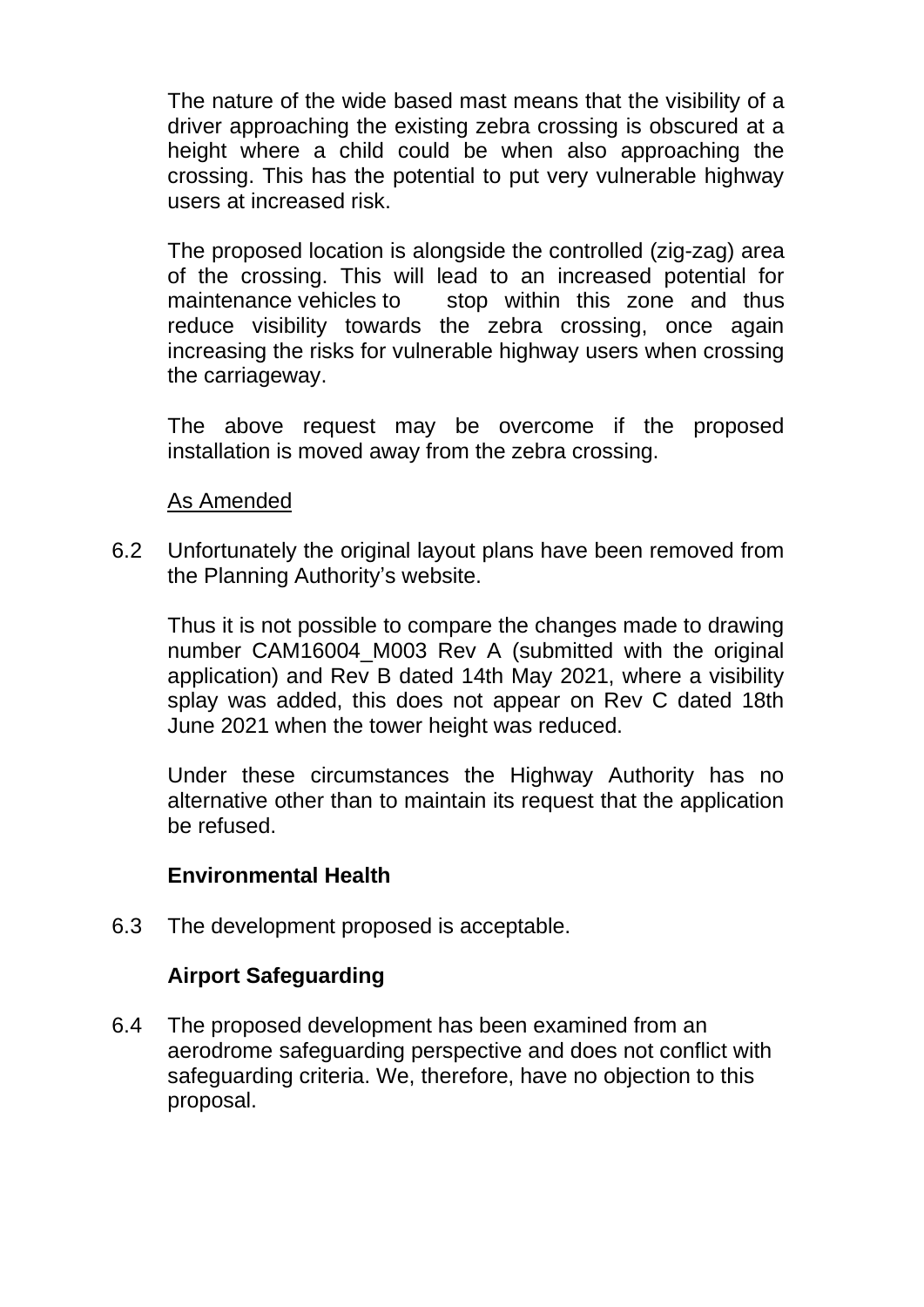# **Defence Infrastructure**

### As Submitted

6.5 The application site falls within the Ministry of Defence's Statutory Safeguarding Technical Zone surrounding Cambridge Airport. The MOD has no safeguarding objections to this proposal.

#### As Amended

6.6 The MOD has no safeguarding objections to this proposal.

### **Marshalls Airport**

6.7 No comments received.

## **7.0 REPRESENTATIONS**

#### As Submitted

7.1 The owners/occupiers of the following addresses have made representations:

### **Objections**

- □ 4 Gunhild Way, Cambridge
- □ 15 Strangeways Road, Cambridge
- □ Flat 7 Park House, 40 Queen Edith's Way, Cambridge
- □ 25 Glebe Road, Cambridge
- 31 Godwin Close, Cambridge
- $\Box$  Flat 6, Editha House, 33 Queen Ediths Way, Cambridge
- □ 50 Perne Road, Cambridge
- □ 53 Almoners Avenue, Cambridge
- □ 57 Almoners Avenue, Cambridge
- 59 Mowbray Road, Cambridge
- □ 68 Netherhall Way, Cambridge
- □ 76 Queen Ediths Way, Cambridge
- □ 91 Netherhall Way, Cambridge
- □ 107 Perne Road, Cambridge
- □ Flat 25 Dunstan Court Wulfstan Way, Cambridge
- □ 39 Wulfstan Wav, Cambridge
- □ 41 Wulfstan Wav, Cambridge
- □ 126 Wulfstan Way, Cambridge
- □ 174 Wulfstan Wav, Cambridge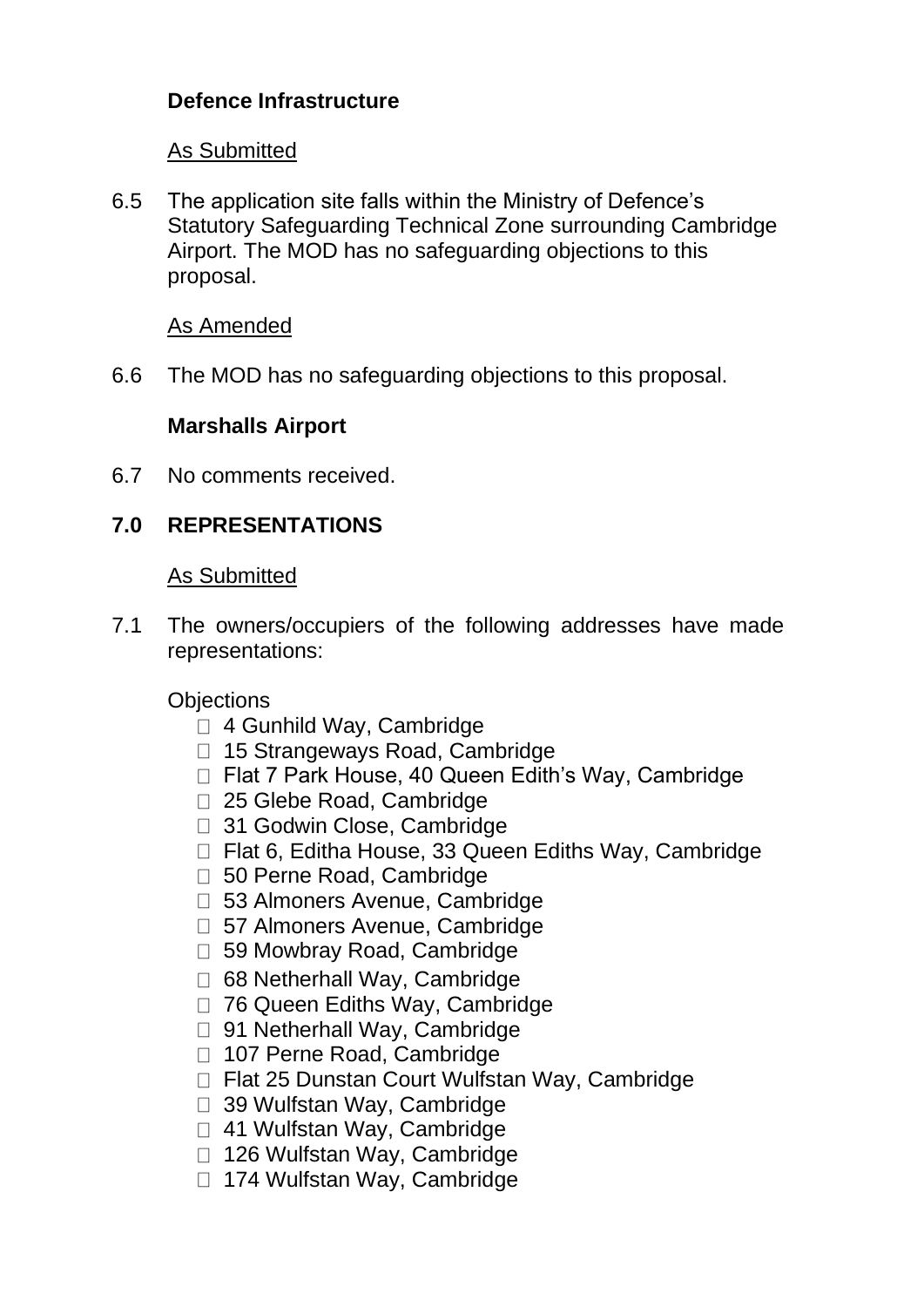- □ 40 Wulfstan Court, Cambridge
- 179 Walpole Road, Cambridge
- □ 301 Hills Road Cambridge21 Bowers Croft, Cambridge
- □ Queen Edith Primary School

**Support** 

- □ 16 Long Road, Cambridge
- 7.2 The representations can be summarised as follows:

**Objections** 

- $\Box$  Detriment to the vitality and amenity of the Neighbourhood **Centre**
- $\Box$  Out of place due to height, scale, size, form and design
- $\Box$  Harm to open character due to the addition of cluttered equipment
- $\Box$  Harm to the function of the open green space
- $\Box$  Health risks due to radiation and pollution
- $\Box$  Health risks due to proximity to community facilities such as school and doctors' surgery
- $\Box$  Proximity to existing telecommunication equipment
- $\Box$  Sufficient coverage for telecommunications in area
- $\Box$  Loss of light to surrounding residential properties
- $\Box$  Loss of amenity to surrounding residential properties
- $\Box$  Harm to pedestrian traffic route
- $\Box$  Harm to highway safety is regard to visibility at the crossing
- $\Box$  Harm to the planet through additional mobile phone use

Support

 $\Box$  Support due to poor telecommunication infrastructure

- 7.3 Cllr Page-Croft called the item into Planning Committee for the following reasons:
	- $\Box$  The proposal would be installed in the centre of the shopping area
	- $\Box$  It would be located next to the bus shelter and zebra crossing which is regularly used by elderly residents and children who will struggle to see traffic.
	- $\Box$  The area is a lovely green space that is used by families especially in the summer, sitting under the trees enjoying food bought locally.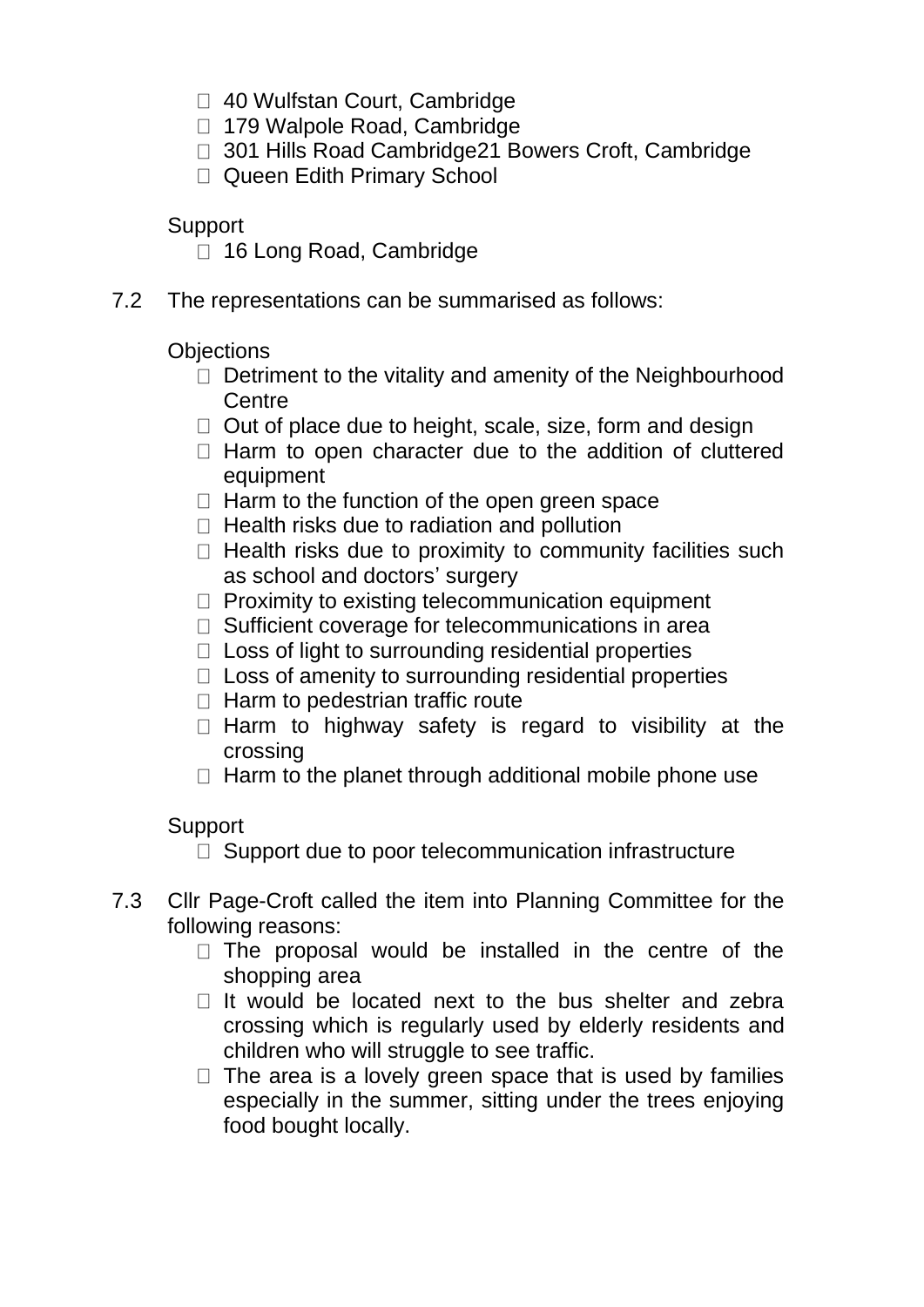- $\Box$  The site is surrounded by residential properties including flats above the shops, as well as a pub, a church and a chapel a few metres from the site.
- $\Box$  To ruin a lovely area like the shopping area at Wulfstan Way is not an idea I can support, I would appreciate if this was to go to committee, and I do realise that I will not be able to vote if I am to be a member of the planning committee.

## As Amended

- 7.4 The owners/occupiers of the following addresses have made representations:
	- □ 2b Cavendish Avenue, Cambridge
	- □ 40 Dunstan Court, Wulfstan Way
	- □ 107 Perne Road, Cambridge
	- □ Flat 7, Park House, 40 Queen Ediths Way, Cambridge
	- □ 174 Wulfstan Way, Cambridge
- 7.5 The representations can be summarised as follows:
	- $\Box$  Harm to open character and amenity of the area
	- $\Box$  Out of place due to siting and height
	- $\Box$  Health risks due to radiation and pollution
	- $\Box$  Adverse impact upon highway safety due to cabinetry and equipment
	- $\Box$  Proximity to existing telecommunication equipment
	- $\Box$  Sufficient coverage for telecommunications in area
- 7.6 Cllr Page-Croft has the following comments:
	- $\Box$  I really appreciate that the size of the mast has been lowered. I am still not convinced that the boxes need to go on the piece of grass in between the bus stop and the zebra crossing. I understand that these poles need to be built, but please come and have a look at how close it is to the primary school and sheltered accommodation, the crossing in use quite a lot of the time, by older people and young.
	- $\Box$  Buses stop every 20-30 minutes and if maintenance vans have to park it will make visibility poor for buses and people.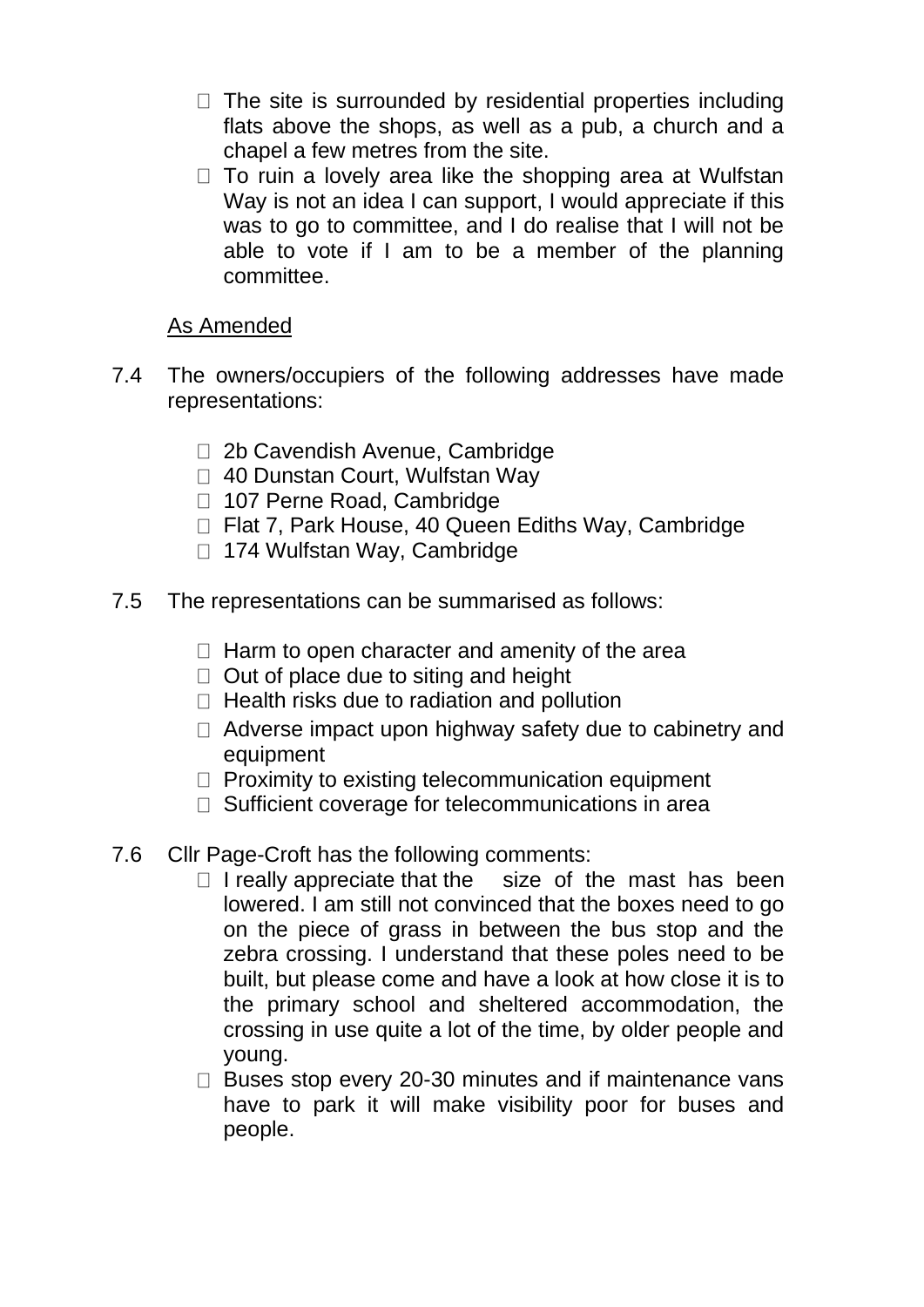7.7 The above representations are a summary of the comments that have been received. Full details of the representations can be inspected on the application file.

## **8.0 ASSESSMENT**

- 8.1 From the consultation responses and representations received the main issues are as follows:
	- □ Considerations of Schedule 2, Part 16, Class A of the The Town and Country Planning (General Permitted Development) (England) Order 2015 (as amended)
	- □ Principle of Development
	- □ Context of Site, Design and External Spaces
	- □ Residential Amenity
	- □ Highway Safety

### **Considerations of Class A, Part 16**

8.2 Under this section of The Town and Country Planning (General Permitted Development) (England) Order 2015 masts of this type under 25 metres are permitted on unprotected land subject to consideration by the Local Authority as to whether prior approval would be required in regard to the siting and appearance of the proposed development. In this case, the proposal is under 25 metres and so would meet the criteria listed. It is therefore necessary to consider whether prior approval is required for the siting and appearance of the development.

### **Principle of Development**

- 8.3 The information accompanying the application explains why UK H3G (Three) network require a new site. The new site is required as the frequencies used for 5G do not travel as far as those frequencies currently in use. For this reason and given the different requirements of the equipment and antennas not all existing sites can be upgraded.
- 8.4 The National Planning Policy Framework supports high quality communication infrastructure. Policy 84, Telecommunications, of the 2018 Local Plan also states that telecommunications development will be permitted providing: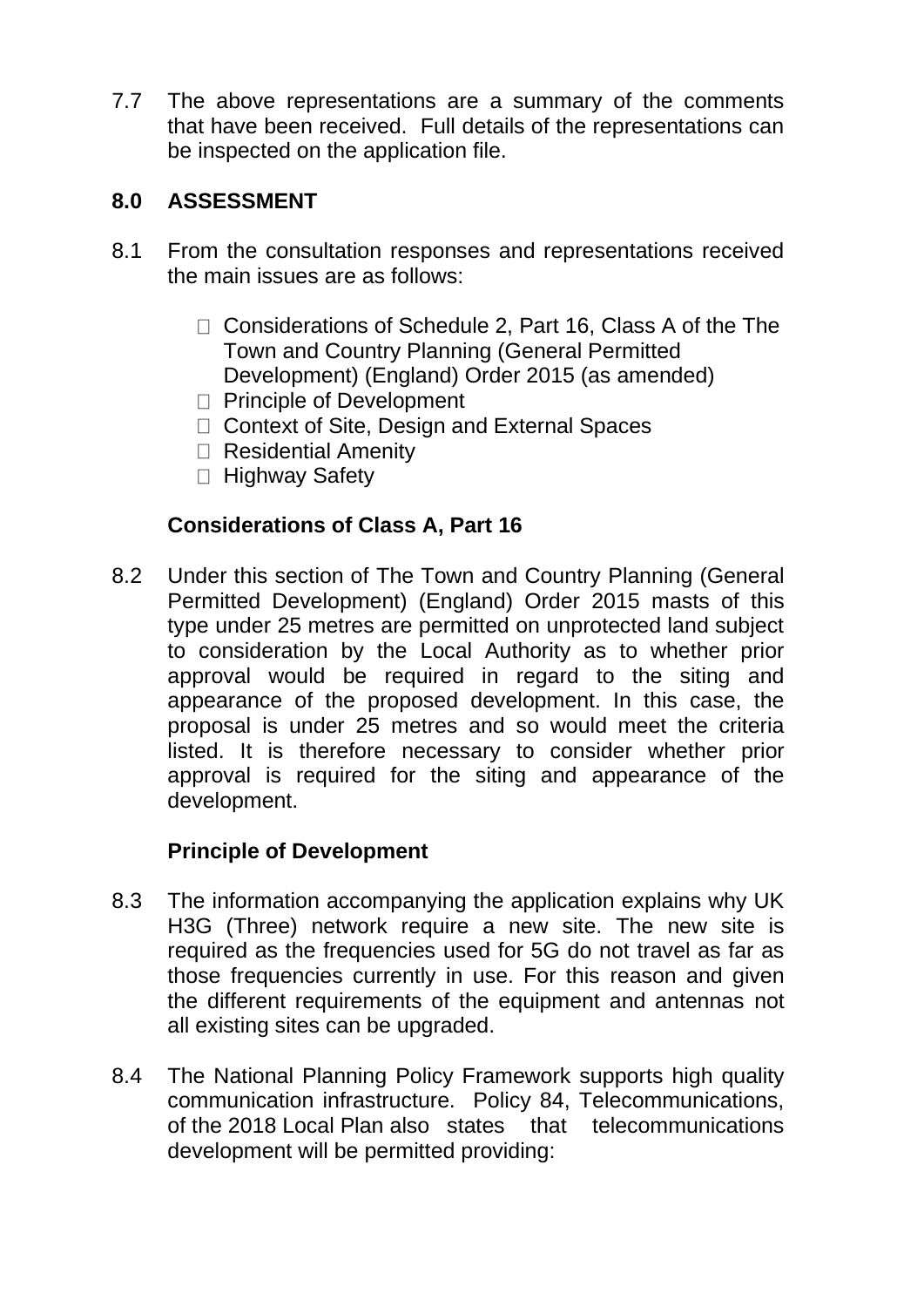- $\Box$  Visual impact is minimised through design and location
- $\Box$  Evidence is submitted of compliance with national guidance.
- $\Box$  Evidence is provided regarding the purpose and need for the proposed development
- $\Box$  Evidence is provided to demonstrate alternative sites have been considered, including the use of existing buildings and masts.
- 8.5 The development meets the criteria of Part 16 and it is therefore necessary to consider whether prior approval is required for the siting and appearance of the development.

### **Context of Site, Design and External Spaces, Impact upon the Protected Open Space and Neighbourhood Centre**

- 8.6 The proposed monopole, cabinetry and equipment would be situated on a grass verge between the footpath and the highway. Beyond the footpath is an area of grassed open space which contains several mature trees, this area is designated as an area of Protected Open Space due to its amenity function and several representations have been received reiterating the importance of this space in terms of amenity and character of the area. In addition, this area and the retail units to the west of the site comprise an integral part of the designated Neighborhood Centre. Similarly, several representations have been received with concerns about the impact upon the vitality and amenity of this area
- 8.7 As existing, this section of Wulfstan Way makes a significant contribution in terms of character of the area by virtue of its green and open nature. There is a minimal amount of street furniture at the front of the site to serve the bus stop and zebra crossing, however attractive views remain into and across the site. The existing lampposts are slim and do not dominate the site. A significant number of representations have been received about the impact to the character of the area due to the height, scale, size, form and design of the proposed monopole and cabinetry.
- 8.8 As amended, the proposal would contain a 15 metre monopole with a width of 0.4 metres, and the addition of 3no. cabinets. The proposed monopole would be 7 metres taller than the existing lampposts, and have a significantly greater girth, and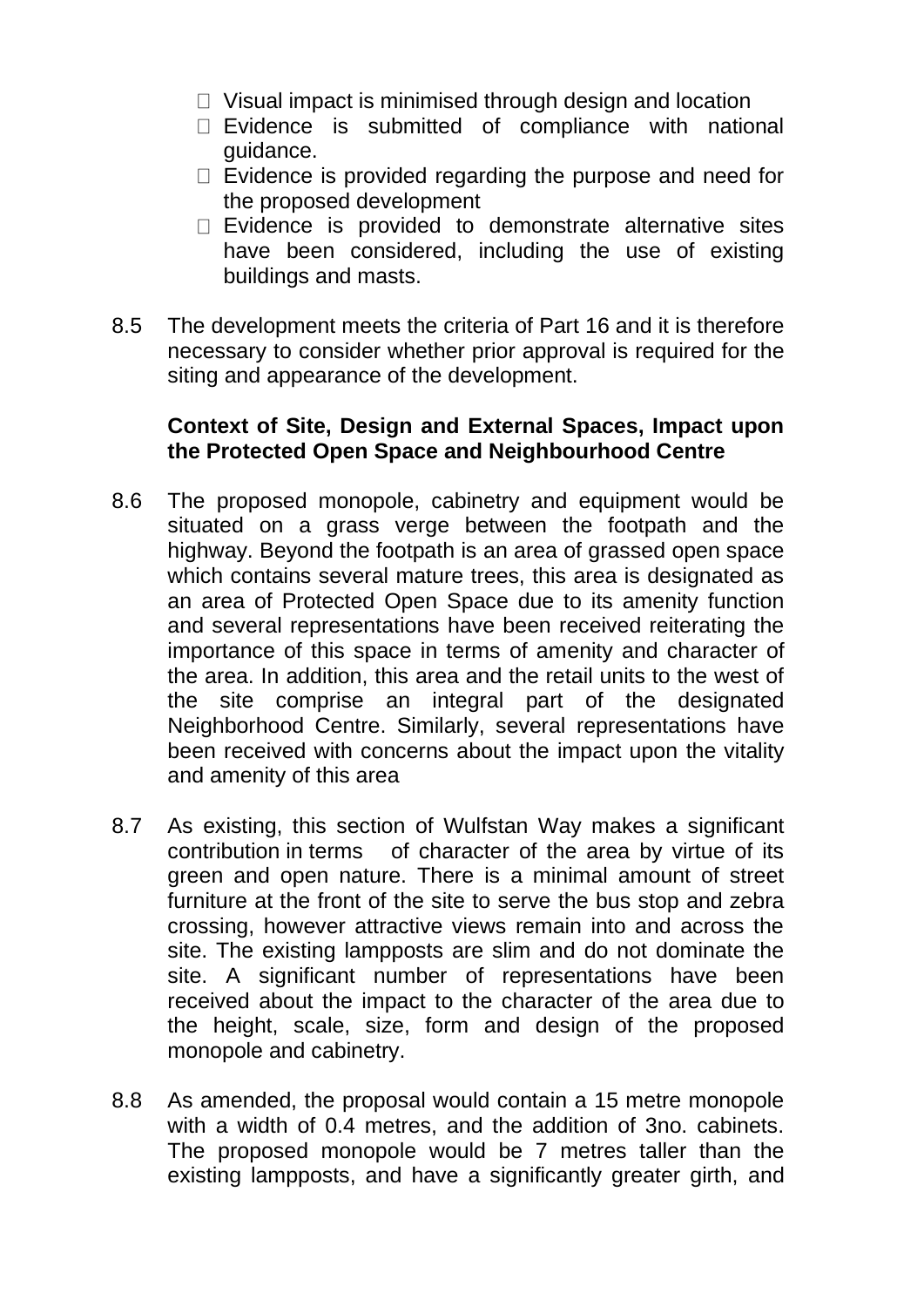would be similar to the height of the mature trees in the protected green space. The monopole would result in significant detriment to the character of Wulfstan Way through the creation of a bulky, visually intrusive built form. It would be substantially taller than the surrounding street furniture and buildings and appear completely incongruous. The proposal would be viewed against the existing green space and would result in concealment of this good quality open space, especially at street level with the wrap around cabinet and associated equipment. Given the siting of the proposal set forward from the existing trees and building line and in the centre of the Wulfstan Way Neighbourhood Centre, in front of the existing open space it would appear especially prominent from multiple views as to result in detriment to the character of the area.

- 8.9 The monopole and associated cabinetry would result in significant visual pollution and a cluttered appearance due to the addition of unattractive street furniture in an area which is reasonably clear and open at present. The form and design of the cabinets compounds this. The agent has suggested that the pole could be painted green or brown to appear closer to the appearance of the trees, however this would do little to disguise the excessive height and bulk of the proposed monopole and equipment. Therefore, the proposal is considered to result in a detrimental impact to the character and appearance of the locality and the Protected Open Space.
- 8.10 Officers note that the proposal is intended to improve the telecommunications services in this area, however the adverse impacts that would result to the amenity of this area would be significant and is not outweighed by the need for this infrastructure. The proposal would result in adverse impacts to the character and appearance of the area and its visual amenity.
- 8.11 The proposal would fail to comply with Cambridge Local Plan (2018) policies 55, 56, 57, 65, 67, and 84.

#### **Residential Amenity**

Impact on amenity of neighbouring occupiers

8.12 Health concerns can be a material consideration and several representations have been received raising concerns about this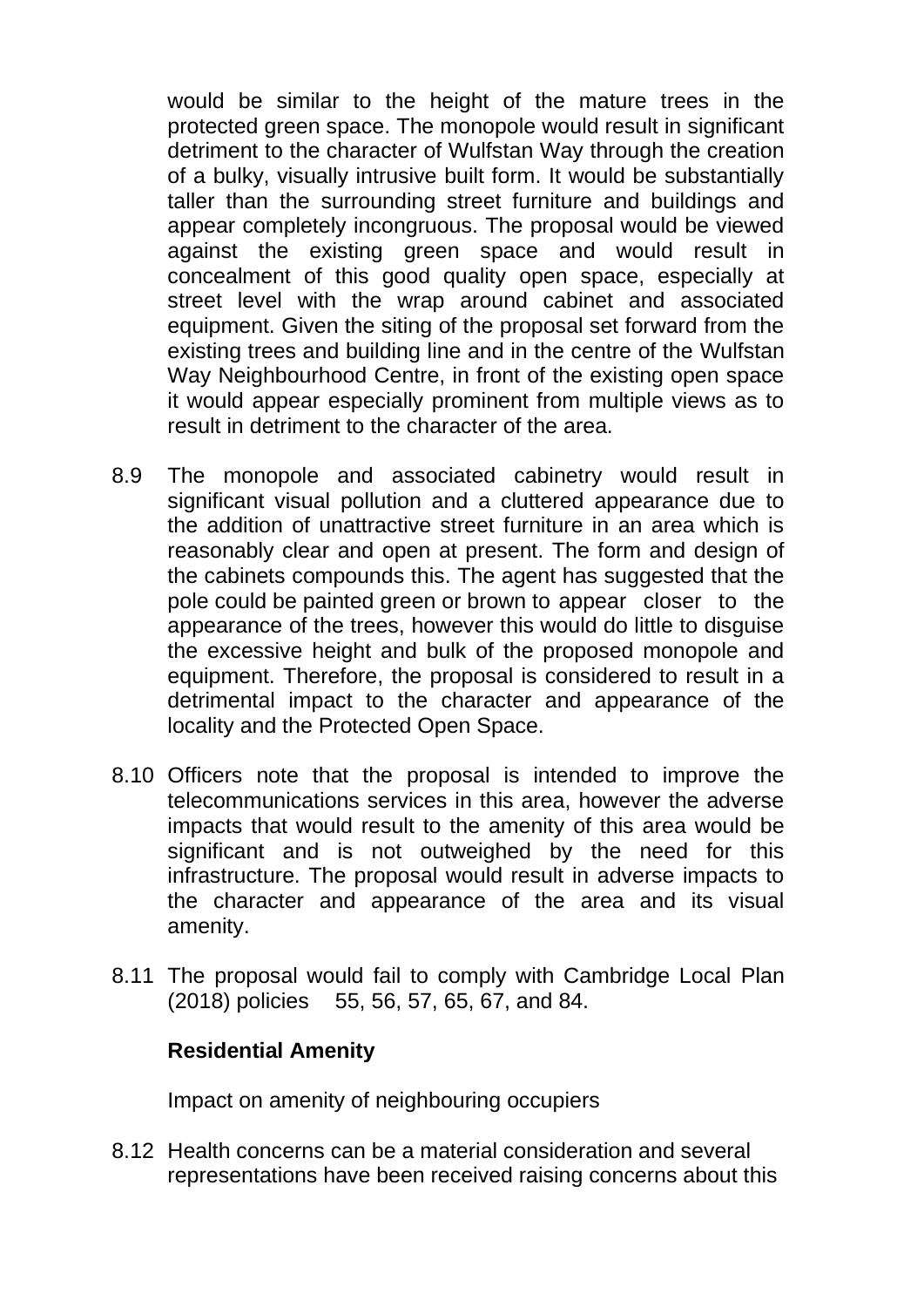matter given the close proximity to facilities and services such as the school, doctors, church and residential properties close by. In this case, the application includes an ICNIRP declaration confirming that the development, when operational, would not exceed the International Commission on non-ionising radiation protection guidelines. The National Planning Policy Framework, paragraph 118 advises that in these circumstances it should not be necessary to consider further the health aspects and concerns about them.

- 8.13 The representations received have raised additional concerns about the impact upon the residential occupiers in the dwellings and other accommodation close to the site in terms of loss of light, however the proposal would be sited approximately 20 metres from the closest residential unit and therefore in terms of loss of light would not result in a significant adverse impact.
- 8.14 The proposal adequately respects the residential amenity of its neighbours and the constraints of the site and is compliant with Cambridge Local Plan (2018) policies 58 and 35.

## **Highway Safety**

- 8.15 As submitted, the Highways Authority raised significant concerns and recommend the application be refused due to the adverse impact to highway safety. A number of concerns have also been raised within the representations received due to the close proximity to the zebra crossing. In response, the plan showing vehicular visibility splays was submitted, however the equipment was not moved away from the crossing as requested in the comments of the initial comments of the Highways Authority.
- 8.16 The Highways Authority viewed the visibility splays submitted, however did not change their position as the visibility splay drawing corresponded with the monopole as submitted rather than amended. The proposed equipment and cabinetry have the potential to result in reduced visibility to the pedestrian crossing for vehicle users and could therefore endanger pedestrian and cycle users who are the most vulnerable highways users. Given that the area is set within a Neighbourhood Centre with many services intended to meet the day-to-day needs of local users, this risk could be substantial. Given the remaining objection from the Highways Authority